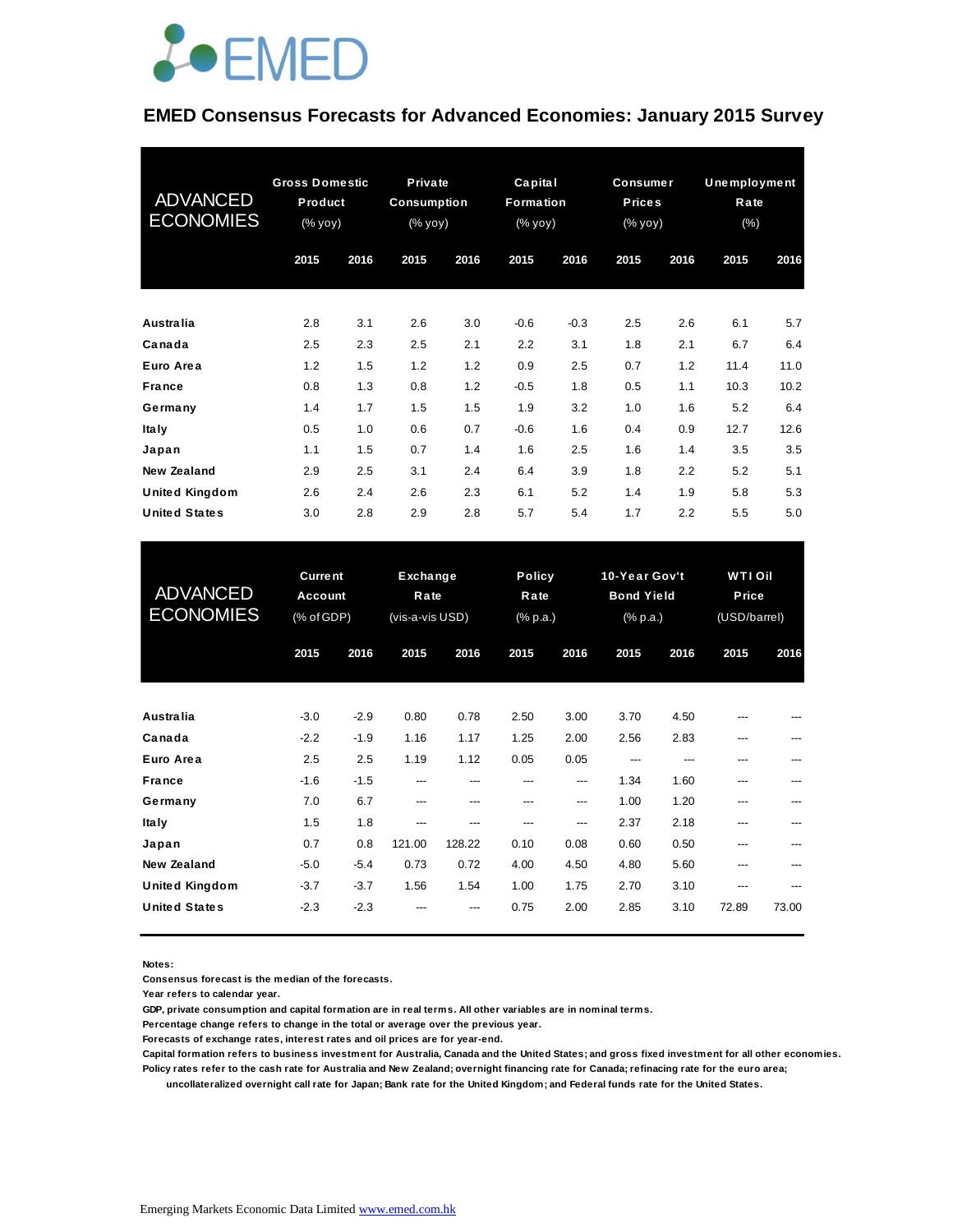

#### **EMED Consensus Forecasts for Emerging Markets: January 2015 Survey**

|                       | <b>Gross Domestic</b> |      | Private     |        | Fixed                                                              |        | Consumer      |      |                                                                                                      |      |  |  |
|-----------------------|-----------------------|------|-------------|--------|--------------------------------------------------------------------|--------|---------------|------|------------------------------------------------------------------------------------------------------|------|--|--|
| <b>EMERGING</b>       | Product               |      | Consumption |        | Investment                                                         |        | <b>Prices</b> |      | Unemployment<br>Rate<br>(% )<br>2016<br>2015<br>8.0<br>8.4<br>5.5<br>5.7<br>7.3<br>7.0<br>4.2<br>4.1 |      |  |  |
| <b>MARKETS</b>        | (% yoy)               |      | (% yoy)     |        | $(% \mathsf{Y}^{\prime }\mathsf{Y}^{\prime }\mathsf{Y}^{\prime })$ |        | (% yoy)       |      |                                                                                                      |      |  |  |
|                       |                       |      |             |        |                                                                    |        |               |      |                                                                                                      |      |  |  |
|                       | 2015                  | 2016 | 2015        | 2016   | 2015                                                               | 2016   | 2015          | 2016 |                                                                                                      |      |  |  |
|                       |                       |      |             |        |                                                                    |        |               |      |                                                                                                      |      |  |  |
| Argentina             | 0.3                   | 2.0  | 0.4         | 1.4    | 0.0                                                                | $-1.2$ | 28.5          | 27.3 |                                                                                                      |      |  |  |
| <b>Brazil</b>         | 1.0                   | 1.9  | 0.8         | 1.8    | 0.8                                                                | 3.4    | 6.3           | 6.0  |                                                                                                      |      |  |  |
| Chile                 | 3.2                   | 3.8  | 2.8         | 3.4    | 0.9                                                                | 2.6    | 3.4           | 3.1  |                                                                                                      |      |  |  |
| China                 | 7.0                   | 6.8  | 7.7         | 7.1    | 6.2                                                                | 5.6    | 2.2           | 2.5  |                                                                                                      |      |  |  |
|                       |                       |      |             |        |                                                                    |        |               |      |                                                                                                      |      |  |  |
| Colombia              | 4.5                   | 4.5  | 4.4         | 4.5    | 4.5                                                                | 7.2    | 3.2           | 3.2  | 9.1                                                                                                  | 8.7  |  |  |
| <b>Czech Republic</b> | 2.5                   | 2.9  | 2.3         | 2.3    | 3.6                                                                | 5.4    | 1.7           | 2.0  | 6.2                                                                                                  | 6.0  |  |  |
| <b>Hong Kong</b>      | 3.0                   | 3.0  | 2.9         | 2.3    | 4.5                                                                | 4.0    | 3.5           | 3.0  | 3.3                                                                                                  | 3.5  |  |  |
| Hungary               | 2.3                   | 2.5  | 2.1         | 2.0    | 3.8                                                                | $-1.0$ | 1.7           | 2.8  | 7.7                                                                                                  | 7.7  |  |  |
| India                 | 6.0                   | 6.3  | 5.7         | 6.9    | 5.6                                                                | 6.5    | 6.5           | 6.2  | ---                                                                                                  | ---  |  |  |
| Indonesia             | 5.5                   | 5.7  | 5.2         | 5.6    | 5.8                                                                | 6.7    | 6.4           | 5.3  | 6.0                                                                                                  | 5.7  |  |  |
| Malaysia              | 5.1                   | 5.3  | 5.5         | 5.0    | 6.0                                                                | 5.0    | 3.7           | 3.1  | 3.0                                                                                                  | 3.0  |  |  |
| <b>Mexico</b>         | 3.5                   | 3.8  | 3.2         | 3.7    | 4.9                                                                | 4.7    | 3.6           | 3.4  | 4.3                                                                                                  | 4.4  |  |  |
| <b>Philippines</b>    | 6.2                   | 6.0  | 5.9         | 5.6    | 7.9                                                                | 7.5    | 3.7           | 3.5  | 7.1                                                                                                  | 6.9  |  |  |
| Poland                | 3.3                   | 3.6  | 3.2         | 3.4    | 5.6                                                                | 6.6    | 0.9           | 2.0  | 9.7                                                                                                  | 10.6 |  |  |
| Russia                | $-0.9$                | 0.5  | $-3.1$      | $-0.1$ | $-3.5$                                                             | $-0.8$ | 7.6           | 6.9  | 5.8                                                                                                  | 5.9  |  |  |
| Singapore             | 3.5                   | 3.1  | 2.4         | 2.0    | 3.8                                                                | 2.0    | 1.7           | 2.1  | 2.1                                                                                                  | 2.2  |  |  |
| South Korea           | 3.7                   | 3.7  | 2.9         | 3.1    | 4.5                                                                | 4.0    | 2.0           | 2.2  | 3.1                                                                                                  | 3.0  |  |  |
| Taiwan                | 3.5                   | 3.5  | 2.5         | 3.0    | 4.0                                                                | 2.9    | 1.5           | 1.5  | 3.9                                                                                                  | 3.9  |  |  |
| <b>Thailand</b>       | 4.0                   | 4.2  | 3.5         | 3.2    | 5.8                                                                | 5.9    | 2.1           | 2.5  | 1.0                                                                                                  | 1.1  |  |  |
| <b>Turkey</b>         | 3.5                   | 3.8  | 2.9         | 3.4    | 3.2                                                                | 3.9    | 7.0           | 6.5  | 9.6                                                                                                  | 9.5  |  |  |

| <b>EMERGING</b><br><b>MARKETS</b> | <b>Money</b><br>Supply M2<br>(% yoy)<br>2015<br>2016 |                          | 2015   | <b>Merchandise</b><br><b>Exports</b><br>(% yoy)<br>2016 |         | <b>Merchandise</b><br><b>Imports</b><br>(% yoy)<br>2015<br>2016 |        | Current<br><b>Account</b><br>(% of GDP)<br>2015<br>2016 |       | Exchange<br>Rate<br>(vis-a-vis USD)<br>2015<br>2016 |  |
|-----------------------------------|------------------------------------------------------|--------------------------|--------|---------------------------------------------------------|---------|-----------------------------------------------------------------|--------|---------------------------------------------------------|-------|-----------------------------------------------------|--|
|                                   |                                                      |                          |        |                                                         |         |                                                                 |        |                                                         |       |                                                     |  |
|                                   |                                                      |                          |        |                                                         |         |                                                                 |        |                                                         |       |                                                     |  |
| Argentina                         | 29.3                                                 | 29.0                     | $-3.3$ | $-0.2$                                                  | $-0.4$  | 1.5                                                             | $-1.2$ | $-1.1$                                                  | 11.09 | 14.20                                               |  |
| <b>Brazil</b>                     | 12.0                                                 | ---                      | 2.4    | 2.8                                                     | 2.2     | 3.7                                                             | $-3.5$ | $-3.5$                                                  | 2.70  | 2.92                                                |  |
| Chile                             | 13.5                                                 | 18.4                     | 2.3    | 3.3                                                     | 2.9     | 3.2                                                             | $-2.2$ | $-1.9$                                                  | 608   | 600                                                 |  |
| China                             | 11.6                                                 | 10.8                     | 7.2    | 5.2                                                     | 4.5     | 5.5                                                             | 2.4    | 2.2                                                     | 6.10  | 6.10                                                |  |
| Colombia                          | 14.9                                                 | 16.3                     | $-0.6$ | 2.7                                                     | 3.3     | 6.7                                                             | $-4.3$ | $-4.0$                                                  | 2350  | 2450                                                |  |
| <b>Czech Republic</b>             | ---                                                  | $\hspace{0.05cm} \ldots$ | 5.1    | 8.6                                                     | 5.8     | 10.1                                                            | $-0.4$ | $-0.2$                                                  | 23.6  | 26.0                                                |  |
| <b>Hong Kong</b>                  | 7.4                                                  | 6.7                      | 6.2    | 5.0                                                     | 6.1     | 4.5                                                             | 2.3    | 1.9                                                     | 7.79  | 7.79                                                |  |
| Hungary                           | 6.3                                                  | ---                      | 5.4    | 7.2                                                     | 6.1     | 7.2                                                             | 3.4    | 3.1                                                     | 259   | 279                                                 |  |
| India                             | 14.3                                                 | 12.8                     | 10.5   | 8.5                                                     | 9.8     | 9.4                                                             | $-2.0$ | $-2.3$                                                  | 62.8  | 64.0                                                |  |
| Indonesia                         | 10.4                                                 | 9.0                      | 3.8    | 5.6                                                     | 2.5     | 5.5                                                             | $-2.5$ | $-2.2$                                                  | 12450 | 12495                                               |  |
| Malaysia                          | 8.4                                                  | 8.3                      | 4.5    | 7.7                                                     | 5.8     | 7.2                                                             | 4.3    | 4.3                                                     | 3.38  | 3.35                                                |  |
| Mexico                            | 10.3                                                 | 9.2                      | 6.9    | 7.8                                                     | 6.7     | 7.7                                                             | $-2.1$ | $-2.2$                                                  | 13.8  | 13.7                                                |  |
| <b>Philippines</b>                | 11.0                                                 | 8.7                      | 5.7    | 6.4                                                     | 6.2     | 7.1                                                             | 3.1    | 2.8                                                     | 45.3  | 45.0                                                |  |
| Poland                            | 8.2                                                  | 8.1                      | 4.1    | 6.0                                                     | 5.1     | 7.7                                                             | $-2.0$ | $-2.5$                                                  | 3.54  | 3.67                                                |  |
| Russia                            | 7.0                                                  | $\hspace{0.05cm} \cdots$ | 0.0    | 1.5                                                     | $-13.7$ | $-2.0$                                                          | 2.5    | 2.5                                                     | 52.7  | 56.4                                                |  |
| Singapore                         | 4.6                                                  | 4.0                      | 4.3    | 3.7                                                     | 3.4     | 3.1                                                             | 18.9   | 18.0                                                    | 1.30  | 1.34                                                |  |
| South Korea                       | 7.2                                                  | 7.9                      | 4.9    | 5.4                                                     | 5.4     | 4.9                                                             | 5.9    | 5.3                                                     | 1118  | 1140                                                |  |
| Taiwan                            | 5.8                                                  | 5.3                      | 5.6    | 4.2                                                     | 5.2     | 3.9                                                             | 11.0   | 10.7                                                    | 31.4  | 31.4                                                |  |
| <b>Thailand</b>                   | 7.0                                                  | 5.1                      | 5.1    | 5.0                                                     | 5.6     | 8.0                                                             | 2.0    | 1.8                                                     | 33.5  | 33.5                                                |  |
| Turkey                            | 16.8                                                 | ---                      | 4.4    | 5.0                                                     | 4.2     | 5.1                                                             | $-5.8$ | $-6.0$                                                  | 2.35  | 2.50                                                |  |

**Notes:** 

**Consensus forecast is the median of the forecasts.**

**Year refers to calendar year except for India for which fiscal year (April to March) is used.**

**GDP, private consumption and fixed investment are in real terms. All other variables are in nominal terms.**

**Percentage change refers to change in the total or average over the previous year, except for money supply growth which is based on year-end figures.**

**Forecasts of exchange rates and interest rates are for year-end.**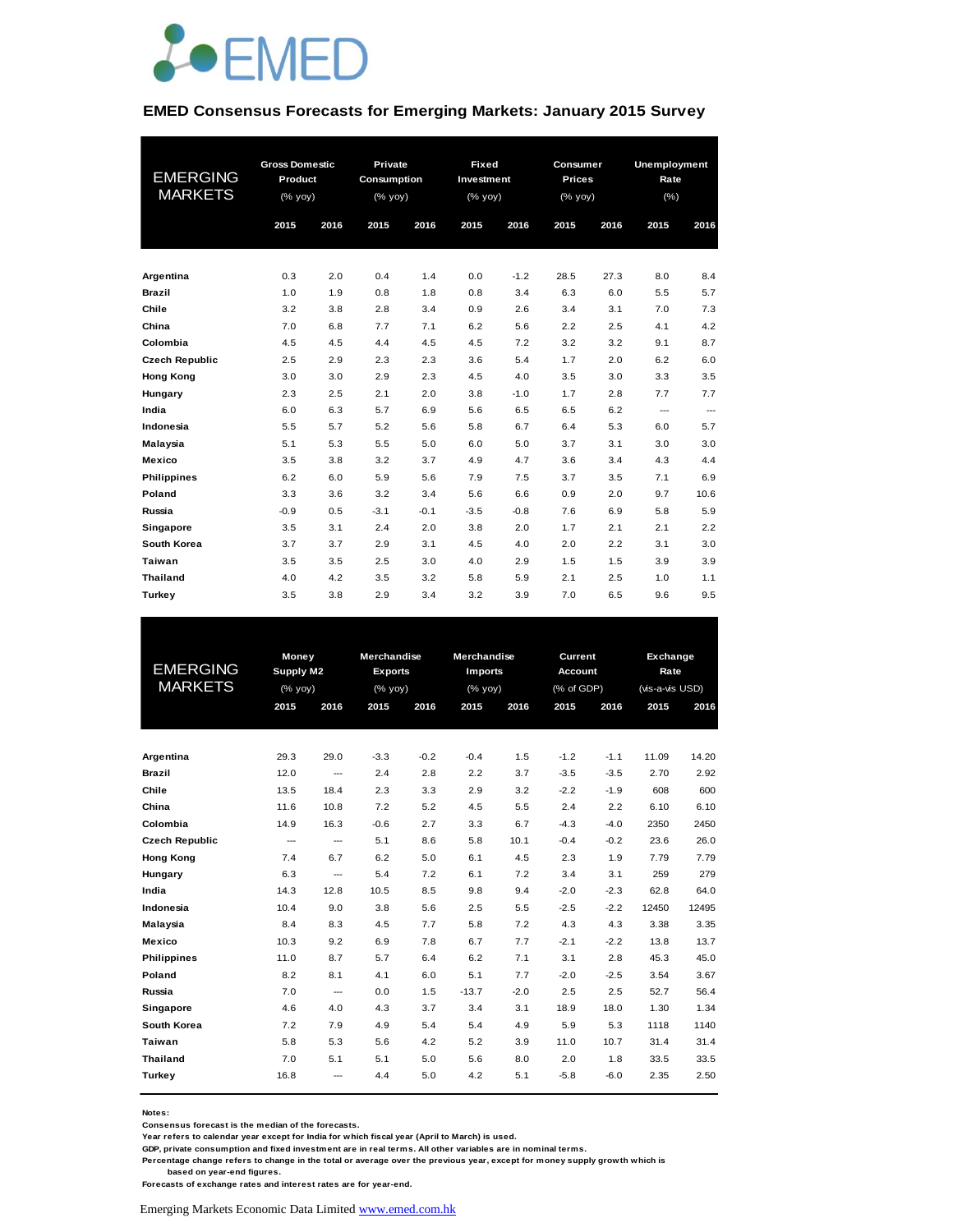

### **EMED Consensus Forecasts for the United States: January 2015 Survey**

| <b>UNITED STATES</b>             | <b>Gross Domestic</b><br>Product<br>(% yoy)<br>2015 | 2016 | Consumer<br><b>Prices</b><br>(% yoy)<br>2015 | 2016                     | <b>UNITED STATES</b>                | 2015 | <b>Gross Domestic</b><br>Product<br>(% yoy)<br>2016 |        | Consumer<br><b>Prices</b><br>(% yoy)<br>2015<br>2016 |  |
|----------------------------------|-----------------------------------------------------|------|----------------------------------------------|--------------------------|-------------------------------------|------|-----------------------------------------------------|--------|------------------------------------------------------|--|
|                                  |                                                     |      |                                              |                          |                                     |      |                                                     |        |                                                      |  |
| <b>ABN AMRO</b>                  | 3.8                                                 | 3.0  | 1.4                                          | 2.0                      | <b>ITOCHU Institute</b>             | 2.6  | ---                                                 | 1.8    |                                                      |  |
| <b>Action Economics</b>          | 3.2                                                 | 2.7  | 0.3                                          | 2.2                      | <b>KBC</b>                          | 3.1  | ---                                                 | 2.0    | ---                                                  |  |
| <b>AIB Global Treasury</b>       | 3.0                                                 | ---  | 2.0                                          | ---                      | <b>Kiel Economics</b>               | 3.0  | ---                                                 | 2.5    | ---                                                  |  |
| Allianz                          | 2.8                                                 | ---  | 1.4                                          | ---                      | Korea Investment & Securities       | 3.1  | ---                                                 | 2.1    | ---                                                  |  |
| Asiya Investments                | 2.7                                                 | 2.9  | 1.7                                          | 2.2                      | <b>Mesirow Financial</b>            | 3.3  | 3.0                                                 | 0.6    | 2.4                                                  |  |
| <b>Bank Julius Baer</b>          | 3.1                                                 | ---  | 1.7                                          | ---                      | <b>Moody's Analytics</b>            | 3.7  | 3.6                                                 | 1.1    | 2.5                                                  |  |
| <b>Bank of Ireland</b>           | 3.1                                                 | ---  | 2.1                                          | ---                      | <b>Mortgage Bankers Association</b> | 2.8  | ---                                                 | 1.9    | ---                                                  |  |
| <b>Barclays Capital</b>          | 3.0                                                 | 2.7  | $-0.1$                                       | 2.5                      | <b>NAR</b>                          | 2.7  | ---                                                 | 3.3    | ---                                                  |  |
| <b>BayernLB</b>                  | 3.4                                                 | 2.7  | 0.8                                          | 2.1                      | <b>National Bank of Canada</b>      | 3.0  | 2.3                                                 | 1.2    | $2.2\,$                                              |  |
| <b>BBVA</b>                      | 2.5                                                 | ---  | 2.2                                          | ---                      | <b>Natixis</b>                      | 3.0  | 2.4                                                 | 0.8    | 2.4                                                  |  |
| <b>Berenberg Capital Markets</b> | 3.3                                                 | 3.0  | 0.7                                          | 1.7                      | <b>NIESR</b>                        | 2.8  | ---                                                 | 1.8    | ---                                                  |  |
| <b>BMO Capital Markets</b>       | 3.1                                                 | 2.6  | 0.6                                          | 2.5                      | <b>NLI Research Institute</b>       | 3.1  | ---                                                 | 1.9    |                                                      |  |
| <b>BNP Paribas</b>               | 3.6                                                 | 2.9  | 0.0                                          | 2.4                      | <b>Northern Trust</b>               | 3.3  | ---                                                 | 0.7    | ---                                                  |  |
| <b>Capital Economics</b>         | 3.0                                                 | 2.8  | $-0.1$                                       | 2.1                      | <b>OCBC Bank</b>                    | 3.0  | 2.8                                                 | 1.5    | $2.2\,$                                              |  |
| <b>CIBC World Markets</b>        | 3.2                                                 | 2.4  | 0.8                                          | 2.6                      | <b>PNC</b>                          | 2.9  | ---                                                 | 2.0    | ---                                                  |  |
| Citigroup                        | 3.0                                                 | 2.8  | 1.7                                          | 1.8                      | Prometeia                           | 3.2  | ---                                                 | 1.2    | ---                                                  |  |
| <b>Comerica Bank</b>             | 3.2                                                 | ---  | 0.4                                          | ---                      | <b>Raymond James</b>                | 2.9  | ---                                                 | 1.4    |                                                      |  |
| Commerzbank                      | 2.9                                                 | 2.8  | 0.2                                          | 2.0                      | <b>ROBECO</b>                       | 3.0  | ---                                                 | 2.1    | ---                                                  |  |
| <b>Credit Agricole</b>           | 2.9                                                 | 2.9  | 1.4                                          | 1.9                      | <b>Royal Bank of Canada</b>         | 3.5  | 2.9                                                 | 1.1    | $2.2\,$                                              |  |
| <b>Credit Suisse</b>             | 3.3                                                 | ---  | 0.1                                          | ---                      | <b>Schroders</b>                    | 2.6  | ---                                                 | 2.2    | $\hspace{0.05cm} \ldots$                             |  |
| Danske Bank                      | 3.1                                                 | 2.7  | 0.1                                          | 2.6                      | <b>Scotia Capital</b>               | 3.3  | 3.1                                                 | 1.9    | 2.3                                                  |  |
| <b>DBS Bank</b>                  | 2.5                                                 | ---  | 1.9                                          | ---                      | Societe Generale                    | 3.9  | 3.3                                                 | 0.0    | 3.3                                                  |  |
| Deka Bank                        | 3.0                                                 | 2.7  | 1.9                                          | 2.5                      | <b>Standard &amp; Poor's</b>        | 3.1  | 2.9                                                 | 1.4    | 1.8                                                  |  |
| Desjardins                       | 3.3                                                 | 3.0  | 0.3                                          | 2.8                      | <b>Standard Chartered</b>           | 2.8  | 2.4                                                 | 1.5    | 1.8                                                  |  |
| <b>DIW</b>                       | 3.1                                                 | 3.0  | 2.0                                          | 2.2                      | <b>TD Economics</b>                 | 3.0  | ---                                                 | 2.0    | ---                                                  |  |
| D <sub>n</sub> B NOR             | 3.0                                                 | ---  | 2.0                                          | ---                      | <b>UOB</b>                          | 3.2  | ---                                                 | 2.5    |                                                      |  |
| <b>DZ Bank</b>                   | 3.0                                                 | 2.4  | 1.7                                          | 2.1                      | <b>Wells Fargo</b>                  | 2.7  | ---                                                 | 1.7    | ---                                                  |  |
| Erste Group Bank AG              | 2.6                                                 | ---  | 2.2                                          | ---                      |                                     |      |                                                     |        |                                                      |  |
| <b>Experian Economics</b>        | 3.2                                                 | ---  | 2.0                                          | ---                      |                                     |      |                                                     |        |                                                      |  |
| <b>Fannie Mae</b>                | 3.5                                                 | 2.6  | 0.7                                          | 2.1                      |                                     |      |                                                     |        |                                                      |  |
| <b>First Trust Advisors</b>      | 3.2                                                 | 2.6  | 1.4                                          | 2.9                      | <b>CONSENSUS</b>                    |      |                                                     |        |                                                      |  |
| <b>Freddie Mac</b>               | 3.0                                                 | 3.0  | 1.9                                          | 2.0                      | Median                              | 3.1  | 2.8                                                 | 1.7    | 2.2                                                  |  |
| Handelsbanken                    | 3.3                                                 | 2.6  | 2.0                                          | 2.2                      | Mean                                | 3.1  | 2.8                                                 | 1.4    | 2.2                                                  |  |
| <b>IFO Munich Institute</b>      | 3.2                                                 | ---  | 2.0                                          | $\hspace{0.05cm} \cdots$ | High                                | 3.9  | 3.6                                                 | 3.3    | 3.3                                                  |  |
| <b>ING</b>                       | 3.4                                                 | 2.9  | 0.2                                          | 2.5                      | Low                                 | 2.2  | 2.3                                                 | $-0.1$ | 1.1                                                  |  |
| Intesa Sanpaolo                  | 2.2                                                 | 3.2  | 1.7                                          | 1.1                      | <b>Standard Deviation</b>           | 0.3  | 0.3                                                 | 0.8    | 0.4                                                  |  |
| Continues in the next column     |                                                     |      |                                              |                          |                                     |      |                                                     |        |                                                      |  |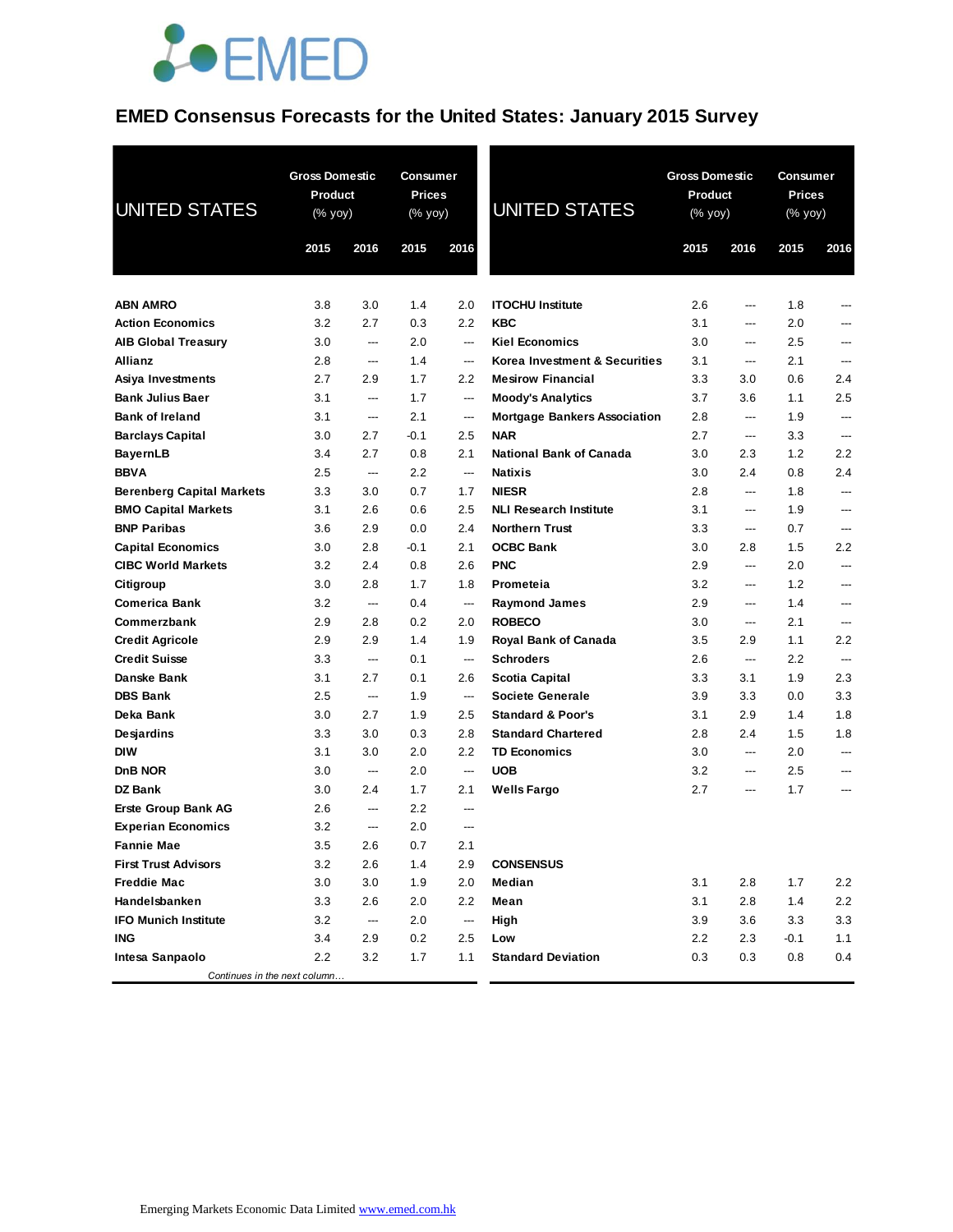

# **EMED Consensus Forecasts for the Euro Area: January 2015 Survey**

| <b>EURO AREA</b>                           | <b>Gross Domestic</b><br>Product<br>$(\%$ yoy) |      | Consumer<br><b>Prices</b><br>(% yoy) |      | <b>EURO AREA</b>              | <b>Gross Domestic</b><br>Product<br>(% yoy) |                | Consumer<br><b>Prices</b><br>(% yoy) |                |
|--------------------------------------------|------------------------------------------------|------|--------------------------------------|------|-------------------------------|---------------------------------------------|----------------|--------------------------------------|----------------|
|                                            | 2015                                           | 2016 | 2015                                 | 2016 |                               | 2015                                        | 2016           | 2015                                 | 2016           |
| <b>ABN AMRO</b>                            | 1.5                                            | 1.9  | 0.5                                  | 1.5  | Intesa Sanpaolo               | 0.8                                         | 1.1            | 0.5                                  | 0.5            |
| <b>Action Economics</b>                    | 1.6                                            | ---  | 1.3                                  | ---  | <b>KBC</b>                    | 1.7                                         | ---            | 1.2                                  | ---            |
| <b>AIB Global Treasury</b>                 | 1.5                                            | ---  | 1.3                                  | ---  | <b>Kiel Economics</b>         | 1.3                                         | ---            | 1.1                                  | ---            |
| <b>Allianz</b>                             | 1.3                                            | ---  | 1.3                                  | ---  | Korea Investment & Securities | 1.3                                         | ---            | 0.9                                  | ---            |
| Asiya Investments                          | 1.1                                            | 1.6  | 0.4                                  | 1.3  | <b>Mizuho Securities</b>      | 1.2                                         | ---            | 0.9                                  | ---            |
| <b>Bank Julius Baer</b>                    | 1.1                                            | ---  | 1.1                                  | ---  | Monte Dei Paschi Di Siena     | 1.0                                         | 1.5            | 0.2                                  | 1.3            |
| <b>Bank of Ireland</b>                     | 1.3                                            | ---  | 0.9                                  | ---  | <b>Natixis</b>                | 1.2                                         | 1.3            | 0.3                                  | 1.4            |
| <b>Barclays Capital</b>                    | 1.2                                            | 1.5  | $-0.2$                               | 1.0  | <b>NIESR</b>                  | 1.3                                         | ---            | 0.9                                  | $\overline{a}$ |
| <b>BayernLB</b>                            | 0.8                                            | 1.3  | 0.1                                  | 1.1  | <b>NLI Research Institute</b> | 1.2                                         | $\overline{a}$ | 1.0                                  | ---            |
| <b>BBVA</b>                                | 1.9                                            | ---  | 1.1                                  | ---  | <b>OCBC Bank</b>              | 1.2                                         | 1.5            | 1.1                                  | 1.3            |
| <b>Berenberg Capital Markets</b>           | 1.0                                            | 1.9  | $-0.1$                               | 0.8  | Prometeia                     | 1.0                                         | $\overline{a}$ | 0.7                                  | ---            |
| <b>BMO Capital Markets</b>                 | 0.9                                            | 1.1  | 0.4                                  | 1.0  | <b>ROBECO</b>                 | 1.5                                         | ---            | 1.2                                  | ---            |
| <b>BNP Paribas</b>                         | 1.1                                            | 1.8  | $-0.6$                               | 1.2  | Royal Bank of Canada          | 1.0                                         | 1.4            | 0.6                                  | 1.1            |
| <b>Capital Economics</b>                   | 1.0                                            | 1.0  | $-0.5$                               | 0.5  | <b>Schroders</b>              | 1.2                                         | ---            | 1.1                                  | ---            |
| Citigroup                                  | 1.1                                            | 1.6  | 0.8                                  | ---  | Scotia Capital                | 1.0                                         | 1.3            | 0.3                                  | 1.1            |
| Commerzbank                                | 0.8                                            | 1.0  | $-0.1$                               | 1.2  | Societe Generale              | 1.1                                         | 1.5            | $-0.3$                               | 1.1            |
| <b>Credit Agricole</b>                     | 1.0                                            | 1.5  | 0.3                                  | 1.2  | <b>Standard &amp; Poor's</b>  | 1.4                                         | ---            | 1.1                                  | ---            |
| <b>Credit Suisse</b>                       | 1.1                                            | 1.7  | 0.7                                  | 1.2  | <b>Standard Chartered</b>     | 1.3                                         | 2.1            | 0.3                                  | 1.7            |
| Danske Bank                                | 1.5                                            | 2.1  | $-0.1$                               | 1.6  | <b>TD Economics</b>           | 1.5                                         | $\overline{a}$ | 1.1                                  | ---            |
| <b>DBS Bank</b>                            | 0.9                                            | ---  | 0.8                                  | ---  | <b>UOB</b>                    | 1.4                                         | ---            | 1.2                                  | ---            |
| Deka Bank                                  | 1.2                                            | 1.7  | 0.6                                  | 1.3  | <b>Wells Fargo</b>            | 1.1                                         | ---            | 0.8                                  | ---            |
| <b>DIW</b>                                 | 0.9                                            | 1.4  | 0.4                                  | 0.9  |                               |                                             |                |                                      |                |
| D <sub>n</sub> B NOR                       | 1.1                                            | ---  | 0.9                                  | ---  |                               |                                             |                |                                      |                |
| <b>DZ Bank</b>                             | 1.3                                            | 1.5  | 0.2                                  | 1.1  |                               |                                             |                |                                      |                |
| <b>Erste Group Bank AG</b>                 | 1.0                                            | ---  | 0.8                                  | ---  | <b>CONSENSUS</b>              |                                             |                |                                      |                |
| ETLA                                       | 1.2                                            | 1.4  | 0.2                                  | 0.8  | Median                        | 1.2                                         | 1.5            | 0.7                                  | 1.2            |
| <b>EUROFER</b>                             | 1.8                                            | ---  | 1.6                                  | ---  | Mean                          | 1.2                                         | 1.5            | 0.6                                  | 1.2            |
| Handelsbanken                              | 1.4                                            | 1.5  | 0.8                                  | 1.5  | High                          | 1.9                                         | 2.1            | 1.6                                  | 1.7            |
| <b>IFO Munich Institute</b>                | 1.1                                            | ---  | 0.7                                  | ---  | Low                           | 0.8                                         | 1.0            | -0.6                                 | 0.5            |
| <b>ING</b><br>Continues in the next column | 1.2                                            | 1.7  | 0.2                                  | 1.4  | <b>Standard Deviation</b>     | 0.2                                         | 0.3            | 0.5                                  | 0.3            |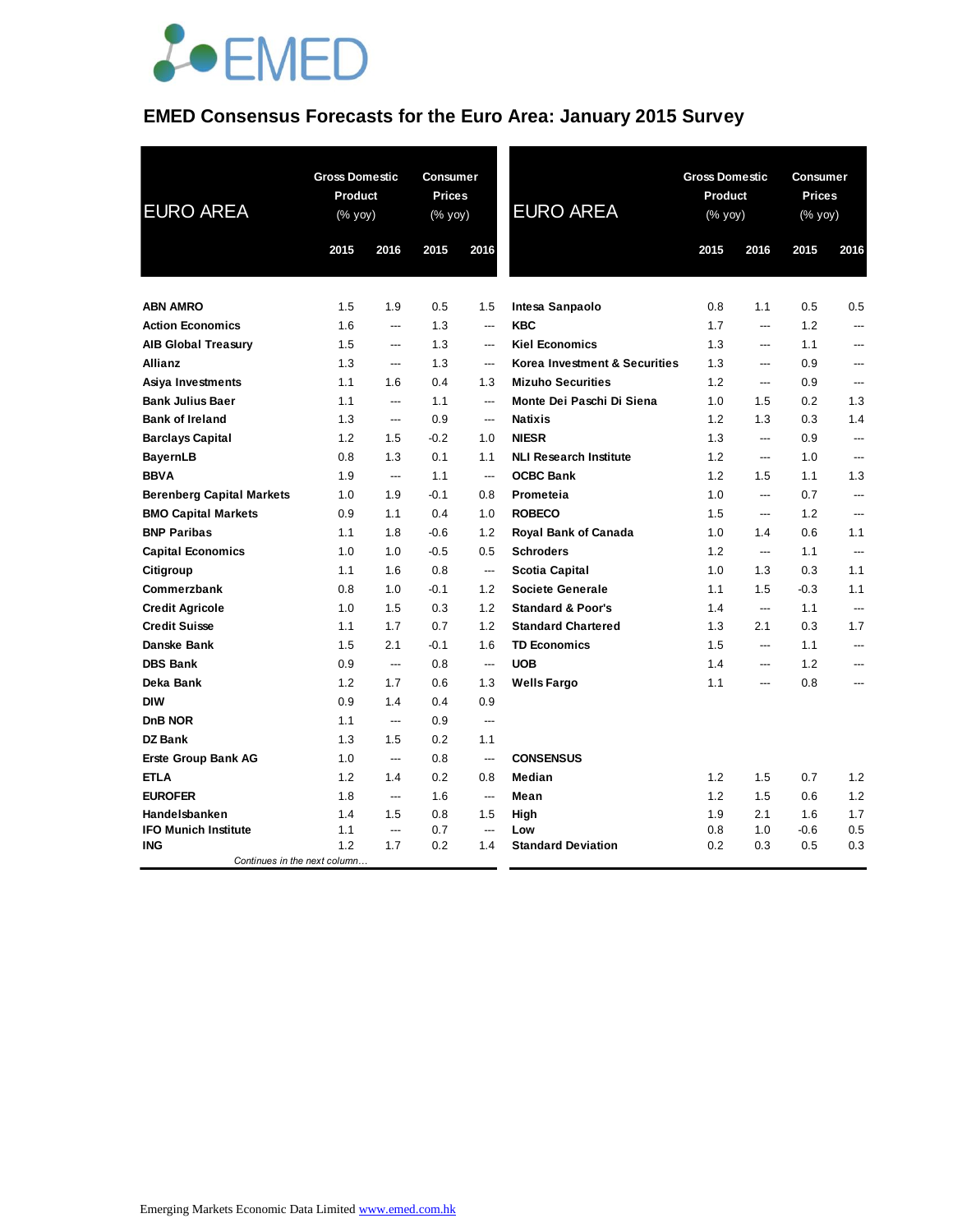

### **EMED Consensus Forecasts for Japan: January 2015 Survey**

| <b>JAPAN</b>                     | <b>Gross Domestic</b><br>Product<br>(% yoy) |                          | <b>Consumer</b><br><b>Prices</b><br>(% yoy) |                | <b>JAPAN</b>                  | <b>Gross Domestic</b><br>Product<br>(% yoy) |                          | <b>Consumer</b><br>Prices<br>(% yoy) |                          |
|----------------------------------|---------------------------------------------|--------------------------|---------------------------------------------|----------------|-------------------------------|---------------------------------------------|--------------------------|--------------------------------------|--------------------------|
|                                  | 2015                                        | 2016                     | 2015                                        | 2016           |                               | 2015                                        | 2016                     | 2015                                 | 2016                     |
| <b>ABN AMRO</b>                  | 1.1                                         | 1.6                      | 1.7                                         | 2.0            | <b>ITOCHU Institute</b>       | 1.2                                         | ---                      | 2.0                                  | ---                      |
| <b>Action Economics</b>          | 1.3                                         | ---                      | 1.7                                         | ---            | <b>JCER</b>                   | 1.3                                         | ---                      | 0.3                                  | ---                      |
| <b>AIB Global Treasury</b>       | 1.5                                         | $\overline{a}$           | 1.7                                         | $---$          | <b>KBC</b>                    | 1.2                                         | $---$                    | 1.8                                  | ---                      |
| Allianz                          | 1.2                                         | ---                      | 1.5                                         | ---            | <b>Kiel Economics</b>         | 1.1                                         | $\overline{a}$           | 1.5                                  | ---                      |
| Asiya Investments                | 0.8                                         | 0.8                      | 1.7                                         | 1.9            | Korea Investment & Securities | 0.8                                         | $\overline{a}$           | 2.0                                  | ---                      |
| <b>Bank Julius Baer</b>          | 1.1                                         | $---$                    | 2.3                                         | ---            | <b>Mizuho Securities</b>      | 1.7                                         | $\overline{a}$           | 1.1                                  | ---                      |
| Bank of Tokyo-Mitsubishi UFJ     | 1.5                                         | $\overline{a}$           | 1.9                                         | ---            | <b>Moody's Analytics</b>      | 1.4                                         | 1.7                      | 1.6                                  | 0.9                      |
| <b>Barclays Capital</b>          | 1.2                                         | 2.0                      | 1.1                                         | 1.4            | <b>Natixis</b>                | 0.8                                         | 0.5                      | 1.9                                  | 2.3                      |
| <b>BayernLB</b>                  | 1.0                                         | 1.7                      | 1.6                                         | 1.5            | <b>NIESR</b>                  | 1.4                                         | $\overline{a}$           | 1.8                                  | $\overline{\phantom{a}}$ |
| <b>BBVA</b>                      | 1.3                                         | $\hspace{0.05cm} \ldots$ | 1.5                                         | ---            | <b>NLI Research Institute</b> | 1.0                                         | $\overline{a}$           | 1.7                                  | ---                      |
| <b>Berenberg Capital Markets</b> | 0.8                                         | 1.5                      | 0.4                                         | 0.4            | <b>OCBC Bank</b>              | 1.0                                         | 1.4                      | 1.5                                  | 1.5                      |
| <b>BMO Capital Markets</b>       | 0.5                                         | 1.2                      | 1.1                                         | 1.1            | Prometeia                     | 1.2                                         | $---$                    | 1.4                                  | $\overline{\phantom{a}}$ |
| <b>BNP Paribas</b>               | 0.4                                         | 0.8                      | 0.8                                         | 2.3            | <b>ROBECO</b>                 | 1.2                                         | $\overline{a}$           | 2.1                                  | ---                      |
| <b>Capital Economics</b>         | 0.1                                         | 1.3                      | 1.0                                         | 1.0            | <b>Royal Bank of Scotland</b> | 1.2                                         | $\overline{a}$           | 2.3                                  | ---                      |
| Citigroup                        | 0.9                                         | 1.8                      | 1.4                                         | 1.1            | <b>Schroders</b>              | 0.9                                         | $---$                    | 1.5                                  | $---$                    |
| Commerzbank                      | 1.0                                         | 1.5                      | 0.7                                         | 0.7            | <b>Scotia Capital</b>         | 1.1                                         | 1.0                      | 1.5                                  | 1.6                      |
| <b>Credit Agricole</b>           | 1.3                                         | 1.5                      | 1.5                                         | 1.2            | Societe Generale              | 1.6                                         | 2.1                      | 0.8                                  | 1.2                      |
| <b>Credit Suisse</b>             | 0.7                                         | $\overline{\phantom{a}}$ | 0.7                                         | $\overline{a}$ | <b>Standard &amp; Poor's</b>  | 1.3                                         | $\overline{\phantom{a}}$ | 1.3                                  | $\overline{\phantom{a}}$ |
| Daiwa Institute of Research      | 1.4                                         | $\overline{a}$           | 1.8                                         | ---            | <b>Standard Chartered</b>     | 1.8                                         | 1.6                      | 1.3                                  | 2.1                      |
| Danske Bank                      | 1.2                                         | 1.6                      | 1.4                                         | 1.7            | <b>TD Economics</b>           | 1.1                                         | ---                      | 1.7                                  | ---                      |
| <b>DBS Bank</b>                  | 1.3                                         | $\hspace{0.05cm} \ldots$ | 1.5                                         | ---            | <b>UOB</b>                    | 2.0                                         | $\overline{a}$           | 2.0                                  | ---                      |
| Deka Bank                        | 0.5                                         | 1.1                      | 1.6                                         | 1.6            | <b>Wells Fargo</b>            | 1.2                                         | $---$                    | 1.9                                  | ---                      |
| <b>DIW</b>                       | 1.3                                         | 1.6                      | 0.8                                         | 0.3            |                               |                                             |                          |                                      |                          |
| <b>DnB NOR</b>                   | 1.0                                         | ---                      | 1.6                                         | $\overline{a}$ |                               |                                             |                          |                                      |                          |
| <b>DZ Bank</b>                   | 1.5                                         | 2.1                      | 1.4                                         | 1.4            | <b>CONSENSUS</b>              |                                             |                          |                                      |                          |
| <b>Erste Group Bank AG</b>       | 1.1                                         | ---                      | 1.7                                         | ---            | <b>Median</b>                 | 1.2                                         | 1.5                      | 1.6                                  | 1.4                      |
| <b>Experian Economics</b>        | 1.3                                         | $\overline{a}$           | 1.6                                         | ---            | Mean                          | 1.1                                         | 1.4                      | 1.5                                  | 1.4                      |
| <b>IFO Munich Institute</b>      | 1.1                                         | $\overline{a}$           | 1.8                                         | ---            | High                          | 2.0                                         | 2.1                      | 2.8                                  | 2.3                      |
| <b>ING</b>                       | 0.7                                         | 1.3                      | 0.7                                         | 1.0            | Low                           | 0.1                                         | 0.5                      | 0.3                                  | 0.3                      |
| Intesa Sanpaolo                  | 0.3                                         | 0.8                      | 2.8                                         | 1.4            | <b>Standard Deviation</b>     | 0.4                                         | 0.4                      | 0.5                                  | 0.5                      |
| Continues in the next column     |                                             |                          |                                             |                |                               |                                             |                          |                                      |                          |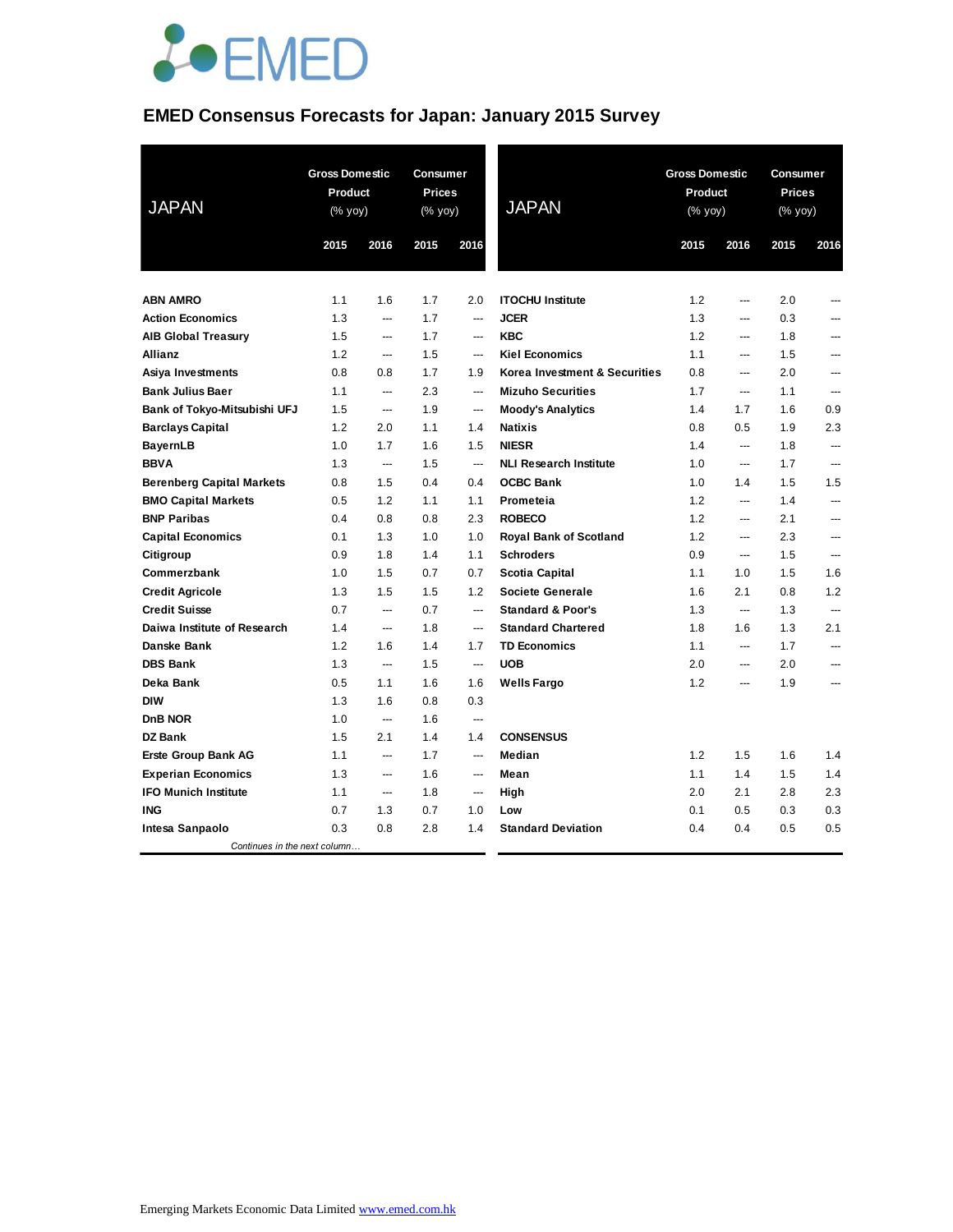

# **EMED Consensus Forecasts for China: January 2015 Survey**

| <b>CHINA</b>                     | <b>Gross Domestic</b><br>Product<br>(% yoy) |                                   | <b>Consumer</b><br><b>Prices</b><br>(% yoy) |                          | <b>CHINA</b>                  | <b>Gross Domestic</b><br><b>Product</b><br>(% yoy) |                          | Consumer<br><b>Prices</b><br>(% yoy) |      |
|----------------------------------|---------------------------------------------|-----------------------------------|---------------------------------------------|--------------------------|-------------------------------|----------------------------------------------------|--------------------------|--------------------------------------|------|
|                                  | 2015                                        | 2016                              | 2015                                        | 2016                     |                               | 2015                                               | 2016                     | 2015                                 | 2016 |
| <b>ABN AMRO</b>                  | 7.0                                         | 7.0                               | 2.0                                         | 2.5                      | <b>ING</b>                    | 7.1                                                | 7.0                      | 2.0                                  | 2.0  |
| <b>Action Economics</b>          | 7.4                                         | $\overline{a}$                    | 3.1                                         | ---                      | Intesa Sanpaolo               | 7.1                                                | 6.7                      | 2.5                                  | 3.2  |
| Allianz                          | 7.0                                         | $\overline{a}$                    | 2.7                                         | ---                      | <b>KBC</b>                    | 7.0                                                | ---                      | 3.0                                  | ---  |
| Asiya Investments                | 6.9                                         | 6.5                               | 2.1                                         | 2.5                      | <b>Kiel Economics</b>         | 7.0                                                | ---                      | 2.8                                  |      |
| <b>Bank Julius Baer</b>          | 6.9                                         | ---                               | 2.5                                         | ---                      | Korea Investment & Securities | 7.1                                                | ---                      | 2.5                                  | ---  |
| <b>Bank of East Asia</b>         | 7.0                                         | 7.0                               | 2.0                                         | 2.3                      | <b>Moody's Analytics</b>      | 7.2                                                | ---                      | 3.3                                  |      |
| <b>Barclays Capital</b>          | 7.0                                         | 6.6                               | 2.0                                         | 2.3                      | <b>Natixis</b>                | 7.0                                                | 6.9                      | 1.7                                  | 2.4  |
| <b>BayernLB</b>                  | 7.0                                         | 6.8                               | 2.5                                         | 3.0                      | <b>NIESR</b>                  | 7.1                                                | ---                      | 2.1                                  | ---  |
| <b>BBVA</b>                      | 7.0                                         | $\overline{\phantom{a}}$          | 3.3                                         | $\hspace{0.05cm} \ldots$ | <b>NLI Research Institute</b> | 7.2                                                | ---                      | 3.1                                  | ---  |
| <b>Berenberg Capital Markets</b> | 7.0                                         | 6.7                               | 2.2                                         | 3.1                      | <b>OCBC Bank</b>              | 7.0                                                | 6.8                      | 2.1                                  | 2.5  |
| <b>BMO Capital Markets</b>       | 7.2                                         | 6.9                               | 1.6                                         | 1.7                      | <b>ROBECO</b>                 | 7.2                                                | $\overline{\phantom{a}}$ | 3.0                                  | ---  |
| <b>BNP Paribas</b>               | 6.8                                         | 6.5                               | 1.9                                         | 2.4                      | <b>Royal Bank of Scotland</b> | 7.0                                                | 7.2                      | 2.0                                  | 3.0  |
| <b>Capital Economics</b>         | 7.0                                         | 6.5                               | 1.5                                         | 2.0                      | <b>Schroders</b>              | 6.8                                                | $\hspace{0.05cm} \ldots$ | 3.0                                  | ---  |
| <b>CICC</b>                      | 7.3                                         | 7.5                               | 1.4                                         | 2.0                      | <b>Scotia Capital</b>         | 7.0                                                | 6.5                      | 2.2                                  | 2.7  |
| Citigroup                        | 6.9                                         | 6.7                               | 1.9                                         | 2.2                      | Societe Generale              | 6.8                                                | 6.6                      | 1.7                                  | 2.6  |
| Commerzbank                      | 6.5                                         | 6.5                               | 2.0                                         | 2.0                      | <b>Standard &amp; Poor's</b>  | 7.1                                                | $\overline{\phantom{a}}$ | 2.1                                  | ---  |
| <b>Credit Agricole</b>           | 7.1                                         | 6.9                               | 2.4                                         | 2.8                      | <b>Standard Chartered</b>     | 7.1                                                | 7.0                      | 2.0                                  | 2.5  |
| <b>Credit Suisse</b>             | 6.8                                         | $\hspace{0.05cm} \dashrightarrow$ | 2.8                                         | ---                      | <b>UOB</b>                    | 7.5                                                | ---                      | 3.0                                  | ---  |
| Daiwa Institute of Research      | 6.9                                         | 6.5                               | 1.5                                         | 1.0                      | <b>Wells Fargo</b>            | 6.8                                                | ---                      | 2.1                                  | ---  |
| Danske Bank                      | 7.2                                         | 6.8                               | 2.2                                         | 2.7                      |                               |                                                    |                          |                                      |      |
| <b>DBS Bank</b>                  | 7.0                                         | ---                               | 2.2                                         | ---                      |                               |                                                    |                          |                                      |      |
| Deka Bank                        | 7.1                                         | 7.1                               | 2.4                                         | 2.7                      |                               |                                                    |                          |                                      |      |
| <b>DIW</b>                       | 7.2                                         | 7.2                               | 1.4                                         | 2.7                      | <b>CONSENSUS</b>              |                                                    |                          |                                      |      |
| DnB NOR                          | 7.0                                         | $\overline{\phantom{a}}$          | 3.0                                         | ---                      | Median                        | 7.0                                                | 6.8                      | 2.2                                  | 2.5  |
| <b>DZ Bank</b>                   | 7.2                                         | 6.8                               | 1.8                                         | 2.7                      | Mean                          | 7.1                                                | 6.8                      | 2.3                                  | 2.4  |
| <b>Erste Group Bank AG</b>       | 7.1                                         | $\overline{\phantom{a}}$          | 3.0                                         | ---                      | High                          | 7.5                                                | 7.5                      | 3.3                                  | 3.2  |
| <b>Experian Economics</b>        | 7.5                                         | $---$                             | 3.3                                         | ---                      | Low                           | 6.5                                                | 6.5                      | 1.4                                  | 1.0  |
| <b>ICBC</b> International        | 7.3                                         | 7.1                               | 1.7                                         | 2.5                      | <b>Standard Deviation</b>     | 0.2                                                | 0.3                      | 0.6                                  | 0.5  |
| Continues in the next column     |                                             |                                   |                                             |                          |                               |                                                    |                          |                                      |      |